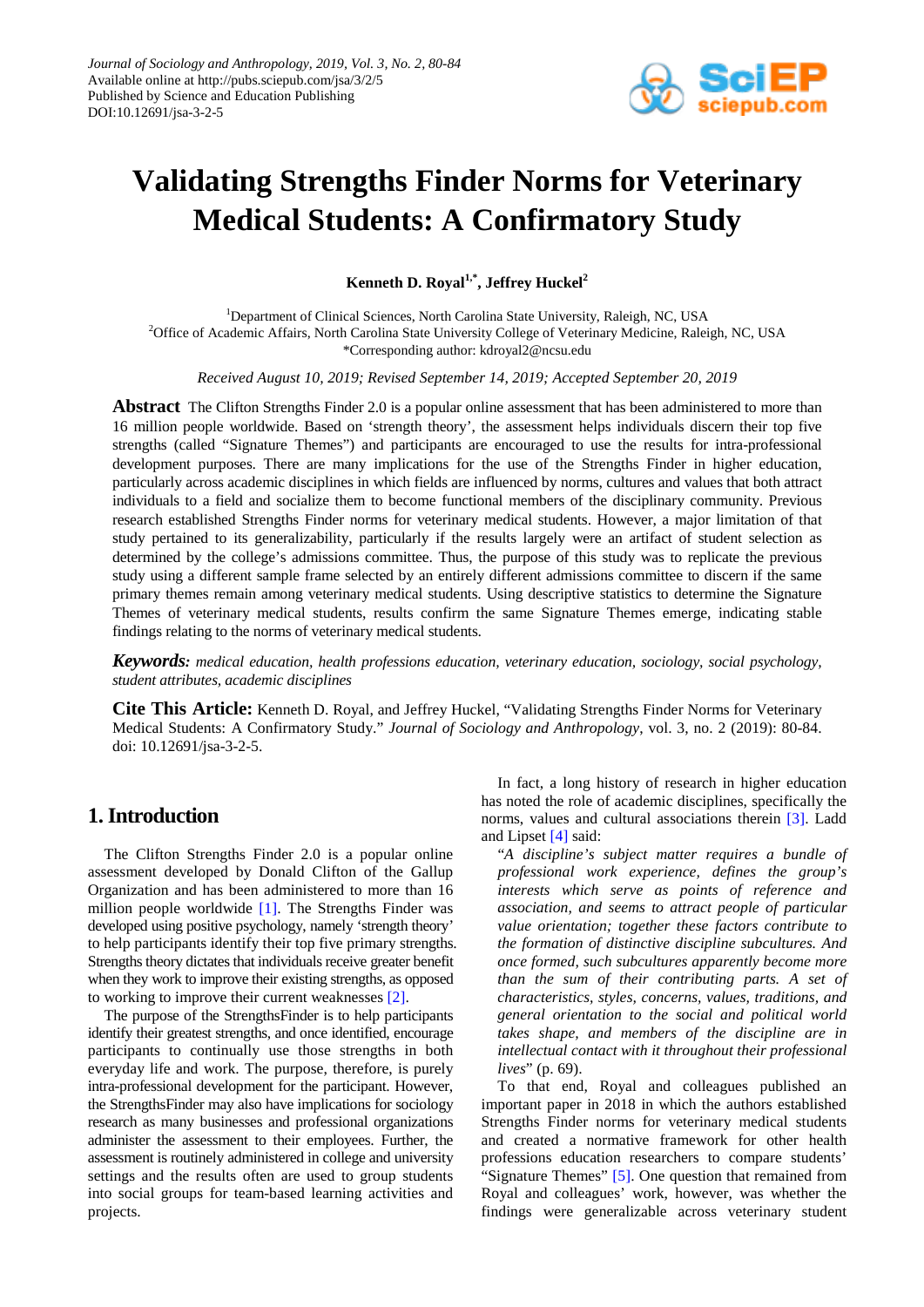populations, or if the results largely were an artifact of student selection as determined by the college's admissions committee. Thus, the purpose of this study was to replicate the previous study using a different sample frame selected by an entirely different admissions committee to discern if the same primary themes remain among veterinary medical students.

# **2. Methods**

## **2.1. Participants and Setting**

All incoming veterinary medical students for the class of 2023 were administered the Strengths Finder prior to student orientation. All 100 students completed the Strengths Finder assessment resulting in a 100% response rate. With respect to gender, 89 (89%) students identified as female and 11 (11%) as male. With respect to race/ethnicity, 69 (69%) students identified as White and 31 (31%) as Other. The university's Institutional Review Board (IRB) declared the study 'Exempt'.

### **2.2. Instrumentation**

The Strengths Finder is a well-validated assessment administered by the Gallup organization [\[6\].](#page-4-0) The instrument consists of 177 items and participants are allotted 20 seconds to answer each question. The instrument identifies participants' top five "Signature Themes", or primary strengths among 34 different themes. At the conclusion of the assessment participants are made aware of their top five "Signature Themes" and offered feedback about each strength.

#### **2.3. Analysis**

The Strengths Finder presents participants with their top five "Signature Themes". Each of the five themes is presented in order of decreasing magnitude with the first theme being the most dominant, the second theme being the second most dominant theme, and so on. For the present study, counts and percents of the top five theme among veterinary medical students were produced. SPSS statistical software (version 24) was used to calculate the descriptive statistics.

#### **Table 1. Signature Themes of the Class of 2023 Cohort**

<span id="page-1-0"></span>

| Theme             | Description                                                                                                                                                                                                                | N  | $\%$  |
|-------------------|----------------------------------------------------------------------------------------------------------------------------------------------------------------------------------------------------------------------------|----|-------|
| Learner           | People strong in the Learner theme have a great desire to learn and want to continuously improve. In particular,<br>the process of learning, rather than the outcome, excites them.                                        | 50 | 50.00 |
| Achiever          | People strong in the Achiever theme have a great deal of stamina and work hard. They take great satisfaction<br>from being busy and productive.                                                                            | 49 | 49.00 |
| Input             | People strong in the Input theme have a craving to know more. Often they like to collect and archive all kinds<br>of information.                                                                                          | 34 | 34.00 |
| Responsibility    | People strong in the Responsibility theme take psychological ownership of what they say they will do. They<br>are committed to stable values such as honesty and loyalty.                                                  | 29 | 29.00 |
| Relator           | People who are strong in the Relator theme enjoy close relationships with others. They find deep satisfaction in<br>working hard with friends to achieve a goal.                                                           | 24 | 24.00 |
| Restorative       | People strong in the Restorative theme are adept at dealing with problems. They are good at figuring out what<br>is wrong and resolving it.                                                                                | 24 | 24.00 |
| Positivity        | People strong in the Positivity theme have an enthusiasm that is contagious. They are upbeat and can get others<br>excited about what they are going to do.                                                                | 23 | 23.00 |
| Harmony           | People strong in the Harmony theme look for consensus. They don't enjoy conflict; rather, they seek areas of<br>agreement.                                                                                                 | 22 | 22.00 |
| Empathy           | People strong in the Empathy theme can sense the feelings of other people by imagining themselves in others'<br>lives or others' situations.                                                                               | 19 | 19.00 |
| Discipline        | People strong in the Discipline theme enjoy routine and structure. Their world is best described by the order<br>they create.                                                                                              | 18 | 18.00 |
| Analytical        | People strong in the Analytical theme search for reasons and causes. They have the ability to think about all the<br>factors that might affect a situation.                                                                | 16 | 16.00 |
| Developer         | People strong in the Developer theme recognize and cultivate the potential in others. They spot the signs of<br>each small improvement and derive satisfaction from these improvements.                                    | 16 | 16.00 |
| Futuristic        | People strong in the Futuristic theme are inspired by the future and what could be. They inspire others with<br>their visions of the future.                                                                               | 16 | 16.00 |
| Intellection      | People strong in the Intellection theme are characterized by their intellectual activity. They are introspective<br>and appreciate intellectual discussions.                                                               | 16 | 16.00 |
| <b>Woo</b>        | People strong in the Woo theme love the challenge of meeting new people and winning them over. They derive<br>satisfaction from breaking the ice and making a connection with another person.                              | 15 | 15.00 |
| Individualization | People strong in the Individualization theme are intrigued with the unique qualities of each person. They have a<br>gift for figuring out how people who are different can work together productively.                     | 14 | 14.00 |
| Focus             | People strong in the Focus theme can take a direction, follow through, and make the corrections necessary to<br>stay on track. They prioritize, then act.                                                                  | 10 | 10.00 |
| Strategic         | People strong in the Strategic theme create alternative ways to proceed. Faced with any given scenario, they<br>can quickly spot the relevant patterns and issues.                                                         | 10 | 10.00 |
| Adaptability      | People strong in the Adaptability theme prefer to "go with the flow." They tend to be "now" people who take<br>things as they come and discover the future one day at a time.                                              | 9  | 9.00  |
| Arranger          | People strong in the Arranger theme can organize, but they also have a flexibility that complements this ability.<br>They like to figure out how all of the pieces and resources can be arranged for maximum productivity. | 9  | 9.00  |
| Communication     | People strong in the Communication theme generally find it easy to put their thoughts into words. They are<br>good conversationalists and presenters.                                                                      | 8  | 8.00  |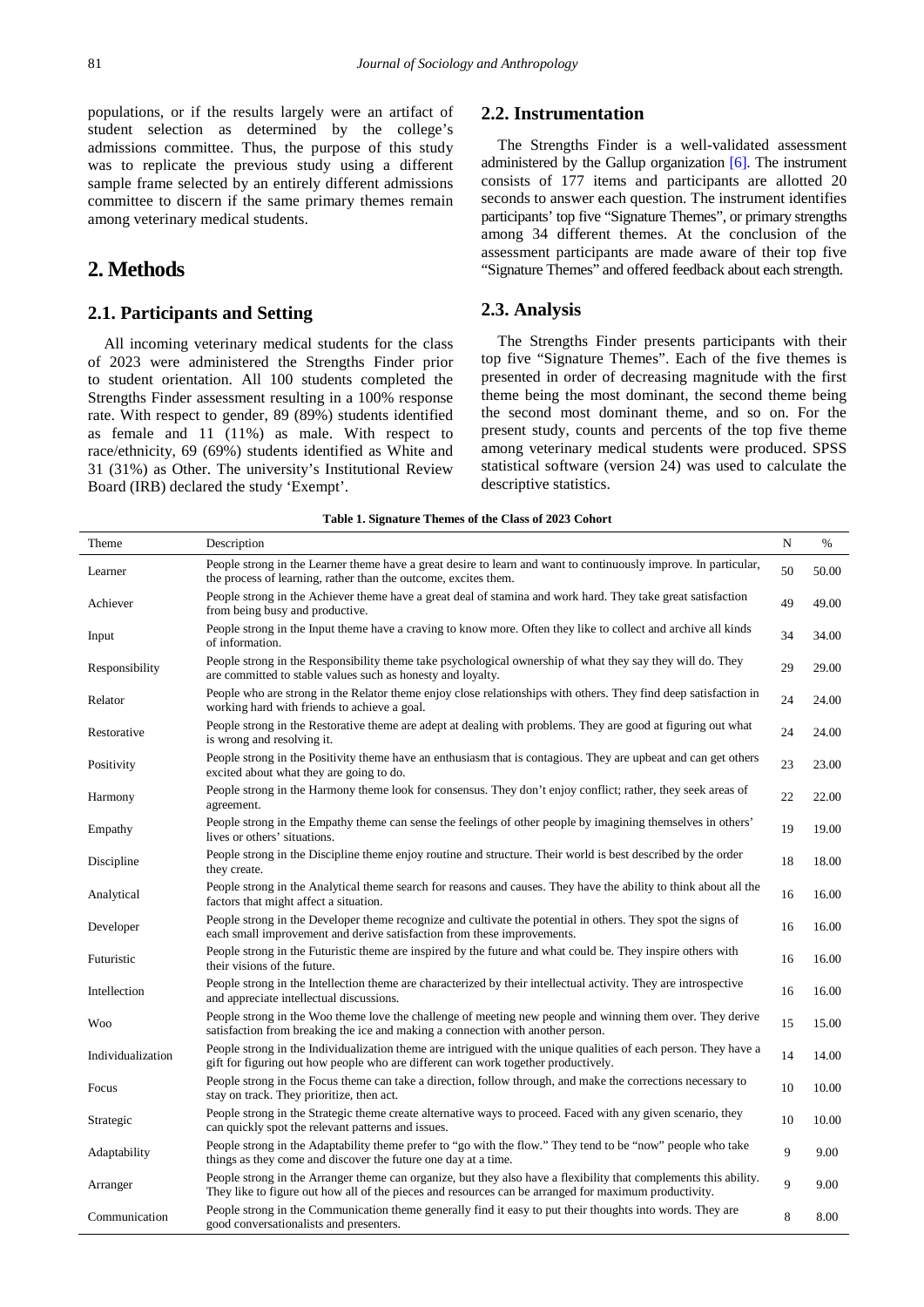| Theme                       | Description                                                                                                                                                                                                                                                        | N                        | $\%$ |
|-----------------------------|--------------------------------------------------------------------------------------------------------------------------------------------------------------------------------------------------------------------------------------------------------------------|--------------------------|------|
| Ideation                    | People strong in the Ideation theme are fascinated by ideas. They are able to find connections between<br>seemingly disparate phenomena.                                                                                                                           | 8                        | 8.00 |
| Inclusiveness /<br>Includer | People strong in the Inclusiveness theme are accepting of others. They show awareness of those who feel left<br>out, and make an effort to include them.                                                                                                           | 8                        | 8.00 |
| Competition                 | People strong in the Competition theme measure their progress against the performance of others. They strive<br>to win first place and revel in contests.                                                                                                          | $\overline{7}$           | 7.00 |
| Consistency /<br>Fairness   | People strong in the Consistency theme (also called Fairness in the first Strengths Finder assessment) are<br>keenly aware of the need to treat people the same. They try to treat everyone in the world fairly by setting up<br>clear rules and adhering to them. | $\overline{7}$           | 7.00 |
| Significance                | People strong in the Significance theme want to be very important in the eyes of others. They are independent<br>and want to be recognized.                                                                                                                        | 6                        | 6.00 |
| Command                     | People strong in the Command theme have presence. They can take control of a situation and make decisions.                                                                                                                                                         | 5                        | 5.00 |
| Context                     | People strong in the Context theme enjoy thinking about the past. They understand the present by researching<br>its history.                                                                                                                                       | 5                        | 5.00 |
| Deliberative                | People strong in the Deliberative theme are best described by the serious care they take in making decisions or<br>choices. They anticipate the obstacles.                                                                                                         | 5                        | 5.00 |
| Activator                   | People strong in the Activator theme can make things happen by turning thoughts into action. They are often<br>impatient.                                                                                                                                          | $\Delta$                 | 4.00 |
| Connectedness               | People strong in the Connectedness theme have faith in the links between all things. They believe there are few<br>coincidences and that almost every event has a reason.                                                                                          | $\overline{\mathcal{A}}$ | 4.00 |
| Maximizer                   | People strong in the Maximizer theme focus on strengths as a way to stimulate personal and group excellence.<br>They seek to transform something strong into something superb.                                                                                     | $\overline{\mathcal{A}}$ | 4.00 |
| <b>Belief</b>               | People strong in the Belief theme have certain core values that are unchanging. Out of these values emerges a<br>defined purpose for their life.                                                                                                                   | 3                        | 3.00 |
| Self-Assurance              | People strong in the Self-assurance theme feel confident in their ability to manage their own lives. They<br>possess an inner compass that gives them confidence that their decisions are right.                                                                   | 3                        | 3.00 |

| Table 2. Frequency of Signature Themes by Order |  |  |  |
|-------------------------------------------------|--|--|--|
|-------------------------------------------------|--|--|--|

<span id="page-2-0"></span>

| <b>Theme</b>             | Theme 1          | Theme 2          | Theme 3          | Theme 4          | Theme 5          |
|--------------------------|------------------|------------------|------------------|------------------|------------------|
| Achiever                 | 16               | 17               | 6                | $\overline{7}$   | 3                |
| Activator                | $\boldsymbol{0}$ | 1                | $\overline{c}$   | $\boldsymbol{0}$ | -1               |
| Adaptability             | 1                | $\boldsymbol{0}$ | 1                | 3                | $\overline{4}$   |
| Analytical               | 1                | 3                | 6                | 1                | 5                |
| Arranger                 | $\boldsymbol{0}$ | 3                | 3                | $\overline{c}$   | 1                |
| Belief                   | 1                | $\overline{c}$   | $\boldsymbol{0}$ | $\boldsymbol{0}$ | $\overline{0}$   |
| Command                  |                  | $\boldsymbol{0}$ | $\overline{c}$   | $\boldsymbol{0}$ | $\mathfrak{2}$   |
| Communication            |                  | 3                | 1                | 1                | $\overline{2}$   |
| Competition              | 1                | $\mathfrak{2}$   | $\overline{c}$   | $\mathfrak{2}$   | $\boldsymbol{0}$ |
| Connectedness            | $\Omega$         | 1                | 1                | $\overline{0}$   | $\mathfrak{2}$   |
| Consistency / Fairness   | $\mathbf{0}$     | $\overline{0}$   | 3                | $\mathfrak{2}$   | $\overline{2}$   |
| Context                  | 1                | 1                | 1                | $\mathfrak{2}$   | $\overline{0}$   |
| Deliberative             |                  | $\boldsymbol{2}$ | $\boldsymbol{0}$ | $\sqrt{2}$       | $\mathbf{0}$     |
| Developer                |                  | 5                | $\overline{c}$   | 3                | 5                |
| Discipline               | $\mathbf{0}$     | 7                | 3                | $\overline{4}$   | $\overline{4}$   |
| Empathy                  | 5                | 4                | 3                | 5                | $\mathfrak{2}$   |
| Focus                    | 1                | $\overline{c}$   | 3                | $\mathfrak{2}$   | $\mathfrak{2}$   |
| Futuristic               | 3                | 1                | 3                | 6                | 3                |
| Harmony                  | $\,$ 8 $\,$      | 3                | 3                | 6                | $\mathfrak{2}$   |
| Ideation                 |                  | 1                | 1                | $\mathbf{1}$     | $\overline{4}$   |
| Inclusiveness / Includer | 1                | $\overline{c}$   | $\overline{c}$   | 3                | $\boldsymbol{0}$ |
| Individualization        | 1                | 1                | 5                | $\overline{4}$   | 3                |
| Input                    | 12               | 4                | 5                | 6                | $\overline{7}$   |
| Intellection             | $\mathfrak{2}$   | 4                | $\overline{c}$   | 1                | 7                |
| Learner                  | 14               | 15               | 10               | 5                | 6                |
| Maximizer                | $\boldsymbol{0}$ | $\mathbf{2}$     | $\boldsymbol{0}$ | $\mathbf{1}$     | 1                |
| Positivity               | $\overline{c}$   | 3                | 7                | 7                | $\overline{4}$   |
| Relator                  | 6                | $\boldsymbol{0}$ | 3                | 7                | 8                |
| Responsibility           | 5                | $\overline{c}$   | 6                | 8                | 8                |
| Restorative              | 6                | 6                | 6                | 1                | 5                |
| Self-Assurance           | $\overline{0}$   | $\overline{0}$   | 1                | $\mathbf{0}$     | $\mathfrak{2}$   |
| Significance             | 3                | $\overline{0}$   | $\boldsymbol{0}$ | $\overline{c}$   | 1                |
| Strategic                |                  |                  | $\mathfrak{2}$   | $\mathbf{1}$     | $\mathfrak{2}$   |
| $\mathbf{W}\mathbf{oo}$  |                  | $\overline{2}$   | 5                | 5                | $\overline{2}$   |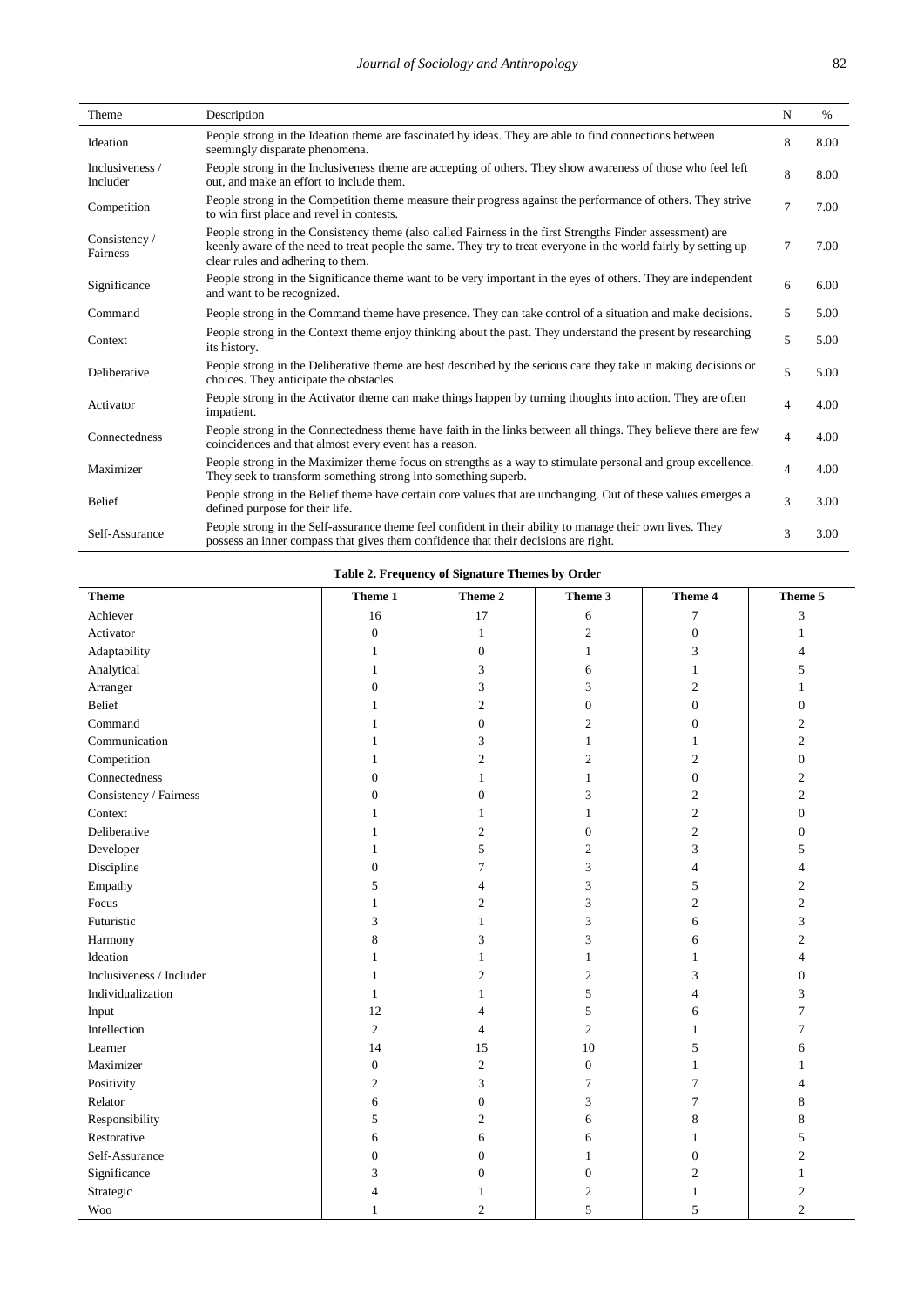## **3. Results**

Approximately half of all students had a distinct theme of 'Achiever' (50%) and 'Learner' (49%) among their top five. Approximately one-third of all students had the theme 'Input' (34%) among their top five. Approximately one-quarter of all students also had the themes 'Responsibility' (29%), 'Relator' (24%), 'Restorative' (24%) and 'Positivity' (23%). The least common themes included 'Self-Assurance' (3%), 'Belief' (3%), 'Maximizer' (4%), 'Connectedness' (4%), 'Activator' (4%), 'Deliberative' (5%), 'Context' (5%) and 'Command' (5%). A complete breakdown of results is presented in [Table 1](#page-1-0) and [Table 2.](#page-2-0)

## **4. Discussion**

Similar to Royal and colleagues' original study, results found the most common Signature Themes included the 'Achiever' theme and the 'Learner' theme. According to the StrengthsFinder handbook [\[6\]](#page-4-0) the 'Achiever' theme is described as "… [people who] have a great deal of stamina and work hard. They take great satisfaction from being busy and productive". The 'Learner' theme is described as "… has a great desire to learn and want to continuously improve. In particular, the process of learning, rather than the outcome, excites them".

The next most common theme was 'Input', which is described as "hav[ing] a craving to know more. Often they like to collect and archive all kinds of information." The other most common themes included 'Responsibility' ("take psychological ownership of what they say they will do. They are committed to stable values such as honesty and loyalty."), 'Relator' ("enjoy close relationships with others. They find deep satisfaction in working hard with friends to achieve a goal."), 'Restorative' ("are adept at dealing with problems. They are good at figuring out what is wrong and resolving it"), and 'Positivity' ("have an enthusiasm that is contagious. They are upbeat and can get others excited about what they are going to do").

The least common themes included 'Self-Assurance' ("feel confident in their ability to manage their own lives. They possess an inner compass that gives them confidence that their decisions are right."), 'Belief' ("have certain core values that are unchanging. Out of these values emerges a defined purpose for their life."), 'Maximizer' ("focus on strengths as a way to stimulate personal and group excellence. They seek to transform something strong into something superb."), 'Connectedness' ("have faith in the links between all things. They believe there are few coincidences and that almost every event has a reason."), 'Activator' ("can make things happen by turning thoughts into action. They are often impatient."), 'Deliberative' ("are best described by the serious care they take in making decisions or choices. They anticipate the obstacles."), 'Context' ("enjoy thinking about the past. They understand the present by researching its history"), and 'Command' ("have presence. They can take control of a situation and make decisions.").

Results of the present replication study using different samples obtained from different members of an admissions committee yield confirmatory results to those originally published by Royal and colleagues. The next steps for research in this line of inquiry is to learn the Signature Themes of students in other health professions programs. These findings can provide insights as to the similarities and differences between students in health professions programs, potentially identify areas in which interdisciplinary collaborations are likely to succeed/fail, and much more. We strongly encourage other health professions education researchers to report the results of their students' Strengths Finder assessments for these information purposes.

The present study does have one, albeit minor, limitations. First, the study was conducted at a single institution. Although results conducted at a single institution often are not generalizable we believe the findings in this study are. The reason is the data were collected two years after the initial data originally published by Royal and colleagues and members originally on the admissions committee were no longer members during the latest applicant selection process. Findings from this study largely refute the potential theory that results were sample-specific based on committee member composition.

## **5. Conclusions**

Results of this replication study largely confirm the results of Royal and colleagues' previous study evaluating veterinary medical students Signature Themes based on Strengths Finder results. Health professions education researchers in other academic disciplines are encouraged to evaluate their students Signature Themes and publish the results. Findings may inform health professions educators of the key similarities and differences among students across health professions programs and may inform areas in which successful collaborations are most promising.

## **References**

- <span id="page-3-0"></span>[1] Gallup, Inc. About us. Available at: https://www.gallupstrengthscenter.com/Home/en-US/About. Accessed on August 20, 2019.
- <span id="page-3-1"></span>[2] Clifton, D. O., & Harter, J. K. (2003). "Strengths investment." In K. S. Cameron, J. E. Dutton, & R. E. Quinn (Eds.), Positive organizational scholarship. (pp. 111-121). San Francisco: Berrett-Koehler, 2003.
- <span id="page-3-2"></span>[3] Smart, J. C., Feldman, K. A., & Ethington, C. A. Academic disciplines: Holland's theory and the study of college students and faculty. Nashville, TN: Vanderbilt University Press, 2001.
- <span id="page-3-3"></span>[4] Ladd, E. C., & Lipset, S. M. Technical Report: 1975 Survey of the American professorate. Storrs, CT: The University of Connecticut, Social Science Data Center, 1975.
- <span id="page-3-4"></span>[5] Royal, K. D., Taylor, B., Baker, R., Huckel, J., & Flammer, K. (2018). Establishing StrengthsFinder norms for veterinary medical students. American Journal of Educational Research, 6((2), 152-157.